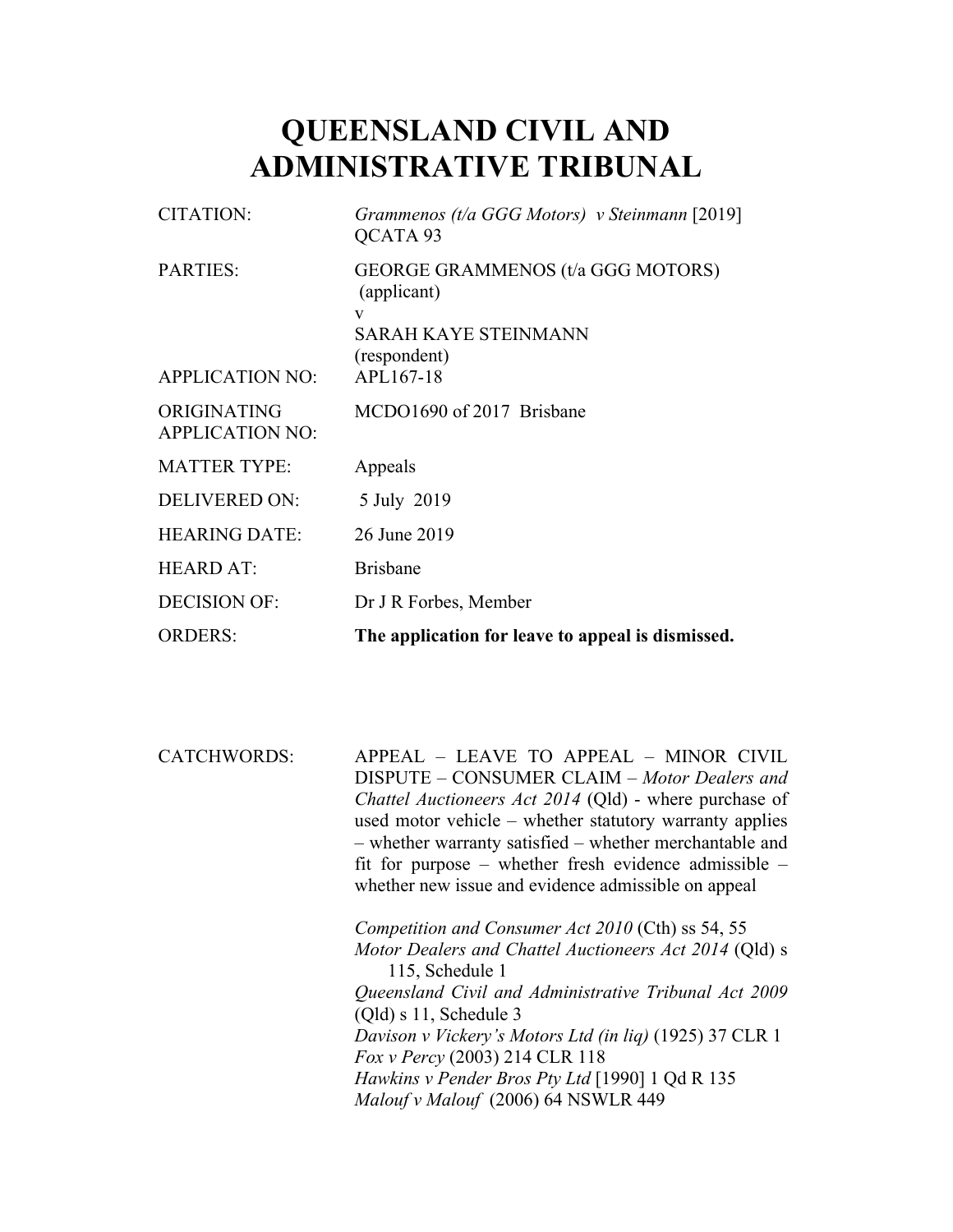*Minister for Immigration and Citizenship v SZMDS & Another* (2010) 240 CLR 611 *Orr v Holmes* (1948) 76 CLR 632 *Secretary of State for Education and Science v Tameside Metropolitan Borough Council* [1977] AC 1014 *Suttor v Gundowda Pty Ltd* (1950) 81 CLR 418 *W (an infant), In re* [1971] AC 682 *Water Board v Moustakas* (1988) 180 CLR 491

#### APPEARANCES & REPRESENTATION: **APPLICANT:** Ms A Grammenos **RESPONDENT:** Ms S Steinmann

# **REASONS FOR DECISION**

[1] On 23 August 2016 the Respondent (`Steinmann') purchased a used motor vehicle from the Respondent (`GGG'), a dealer licensed under the *Motor Dealers and Chattel Auctioneers Act 2014* (Qld) (`the Dealers Act'). It would not be a happy experience.

## *Claim and jurisdiction*

- [2] Steinmann instituted a Minor Civil Claim alleging breach of statutory warranty and unfitness for purpose, and, absent any satisfactory offer of repairs, claimed a refund.
- [3] Jurisdiction to hear and decide minor civil claims is conferred by section 11 of the *Queensland Civil and Administrative Tribunal Act 2009* (Qld) (`the QCAT Act'). In Schedule 3 to that Act the definition of `minor civil claim' includes `a claim arising out of a contract between a consumer and trader". GGG fits the description of `trader'<sup>1</sup> and Steinmann satisfies the definition of `consumer'.

#### *A Statutory Warranty*

[4] Section 115 of the Dealers Act establishes a 3 months 'statutory warranty' for used motor vehicles with an odometer reading of less than 160,000 kilometres at the time of sale. The vehicle must be less than 10 years old, and be driven no more than 5000 kilometres during three months following the purchase. The warranty is that the vehicle is free from defects at the time of taking possession and for 3 months thereafter, and that any defects reported during that period must be repaired free of charge by the vendor.<sup>2</sup>

<sup>1</sup> I.e. a person who in trade or commerce carries on a business of supplying goods or providing services: QCAT Act Schedule 3, definition of `consumer' 1(a)(i).

<sup>2</sup> Dealers Act s 115, Schedule 1, definition of `warranted vehicle' clauses 3,4,7.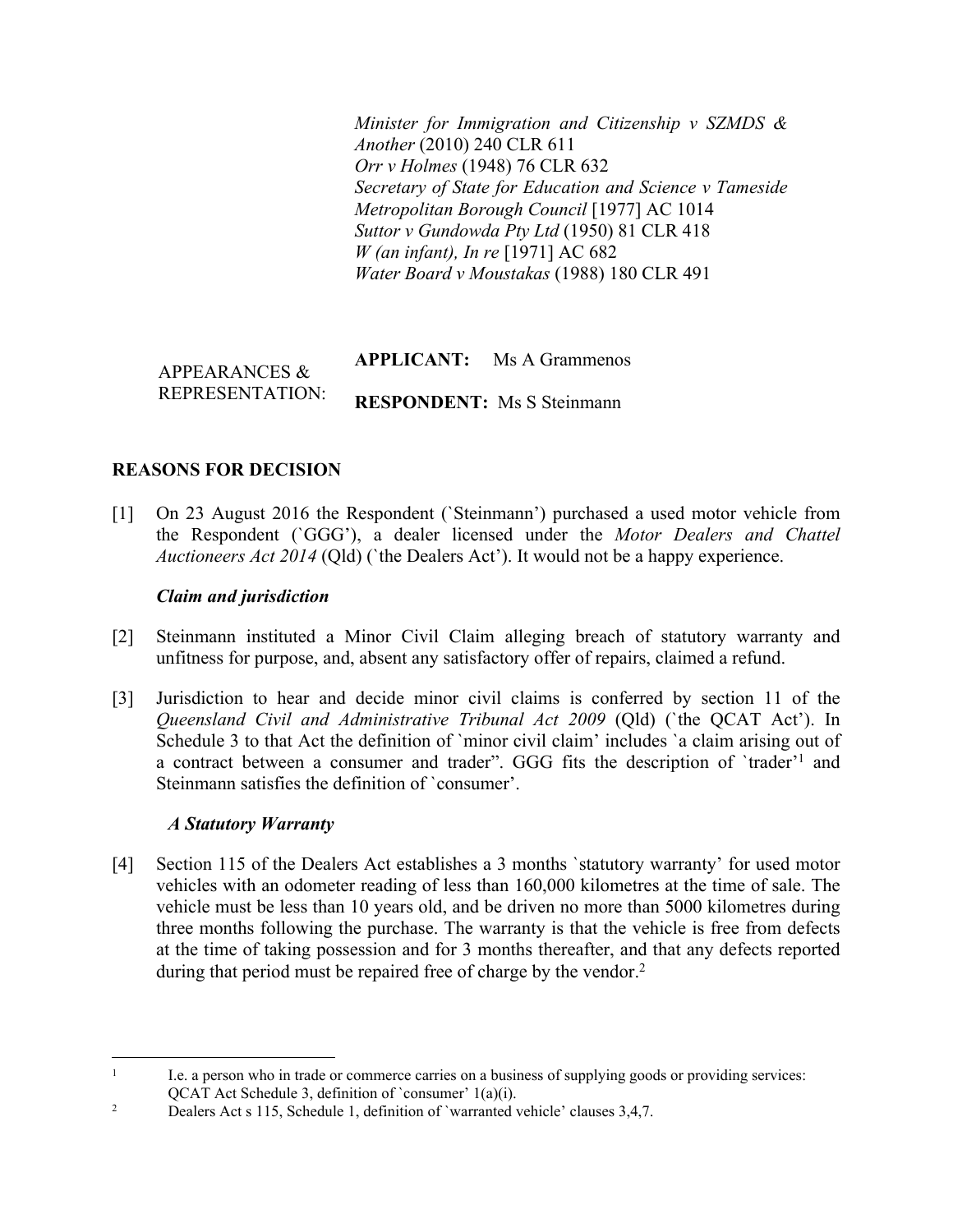## *Difficulties arise*

- [5] Steinmann described her vicissitudes as follows: On 18 September 2016 the car became overheated. She called the RACQ, who told her not to drive it. She followed that advice. It was towed to her residence. Two days later, she had it towed to a motor repairer, Cole Robinson, where the thermostat was temporarily repaired.
- [6] On 20 September 2019 Steinmann had the car towed to another repair shop, Brisbane Automotive Services, where the faulty thermostat was replaced. Not being a motor mechanic, Steinmann then reasonably assumed that the car was fit to drive. But five weeks later it suddenly stopped and could not be restarted. It was a major breakdown.

# *The Tribunal's findings*

- [7] The Tribunal was satisfied, on the balance of probabilities, (a) that the defects complained of were exposed within the prescribed 3 months period,<sup>3</sup> (b) that the vehicle was driven `well under 5000 kms during that time,<sup>4</sup> and (c) that within the statutory period it suffered a `major collapse'<sup>5</sup> which rendered it unfit for purpose and unusable.<sup>6</sup>
- [8] The Tribunal also considered that the vehicle was unacceptable within the meaning of the overarching *Competition and Consumer Act 2010* (Cth),<sup>7</sup> but in view of its findings in relation to the Dealer Act, it is unnecessary to pursue that point.

#### *Misuse not an issue at trial*

- [9] GGG's case at the primary hearing was essentially that, in consequence of the breakdown and electrical failure, it could not ascertain the distance driven since the time of purchase.<sup>8</sup> That was 'the whole issue',<sup>9</sup> so it was said. However, as noted above, the Tribunal was satisfied that the 5000 km limit had not been exceeded.
- [10] Negligence or misuse by Steinmann was certainly not an issue at the trial. No witness was produced to prove it, nor was Steinmann questioned about it. Her evidence of having the car towed when breakdowns occurred was unchallenged.<sup>10</sup>
- [11] The Tribunal awarded Steinmann the sum of \$9,500. GGG now seeks leave to appeal, and to have that award set aside.

<sup>3</sup> Transcript of hearing 26 June 2018 (`T') page 23 lines 20-22.

<sup>4</sup> T page 21 lines 1-2.

<sup>5</sup> `If a motor is entirely non-functional, that is a major fault on any assessment': Adjudicator T page 22 lines 30-31.

<sup>6</sup> T page 23 lines 20-22, 26.

<sup>7</sup> Sections 54, 55.

<sup>8</sup> T page 8 lines 27, 43.

<sup>9</sup>  $T$  page 13 lines 8-9.<br>  $T$  page 3 line 34:  $T$  r

<sup>10</sup> T page 3 line 34; T page 4 lines 5 and 27.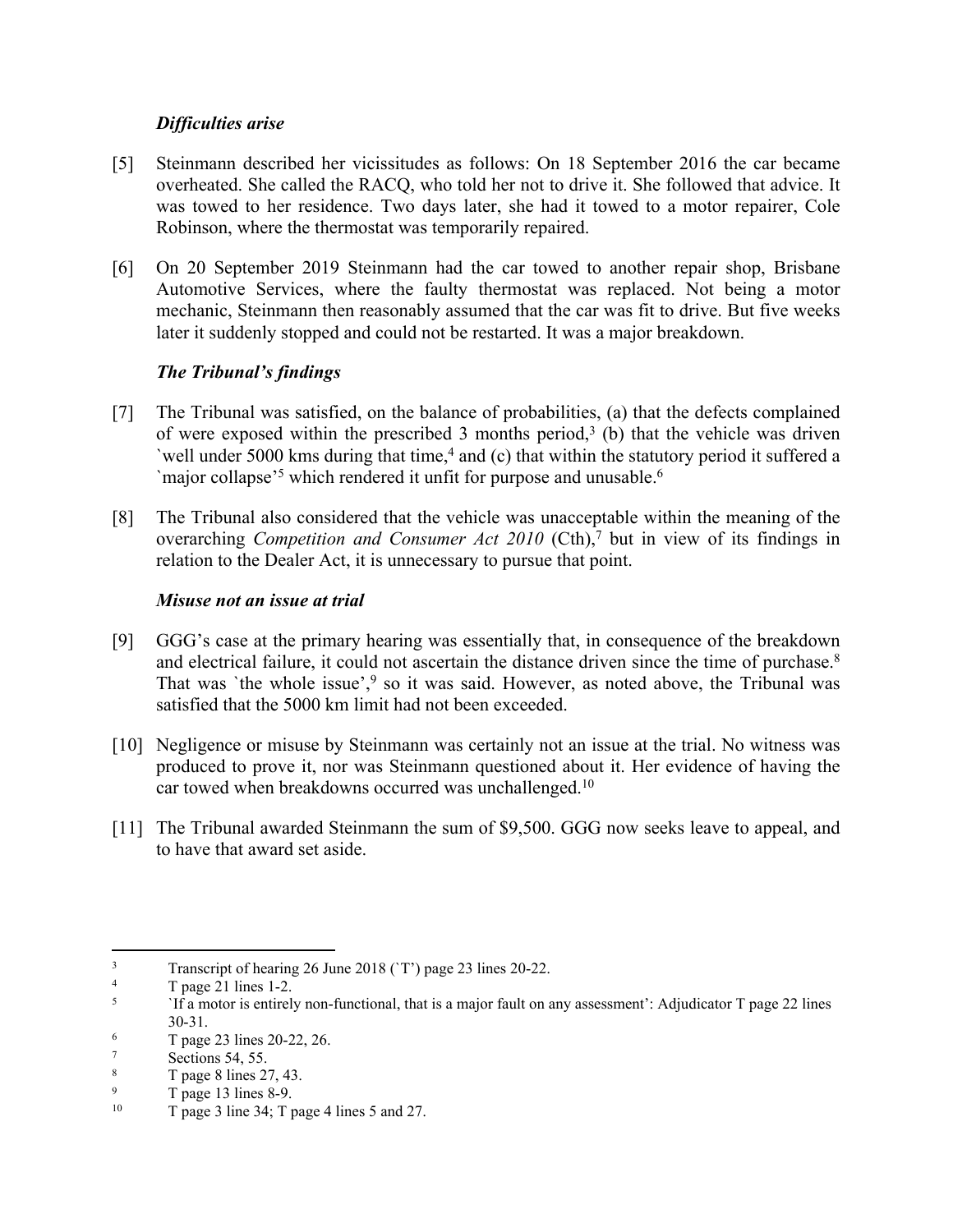[12] On the evidence on trial, as accepted by the Tribunal as finder of fact, the case for the award was clear. However, in its application for leave to appeal GGG essays an *ex post facto* defence, namely negligence or misuse of the vehicle on Steinmann's part:

> The catastrophic failure of the vehicle was not caused by a major fault of the vehicle, but by the use of the vehicle by [Steinmann] in the face of expert advice as to the likely outcome of continued use.<sup>11</sup>

#### *New Issue on appeal*

- [13] That was not an issue on trial. It was not raised in the evidence or submissions of Ms Grammenos (for GGG). Certainly Steinmann was not questioned about it. GGG's case, at trial focussed on the question of whether the statutory warranty applied, coupled with complaints that an odometer reading could not be obtained. Naturally, then, no question of misuse is addressed in the Tribunal's judgment.
- [14] GGG's proposed new defence is based on an unsworn statement by an unnamed person in the motor repair firm of Col Robinson & Co Pty Ltd (`Robinson'). It is dated 16 July 2018, which is about three weeks after the Tribunal's decision. The statement reads:

As discussed the customer with the above Peugeot 307 [096 KVL - `the car'] came to our workshop with an overheat fault with her engine. We checked the vehicle and found the engine thermostat was not opening. As the customer was in a hurry and couldn't leave the vehicle with us the replace the thermostat, we explained that if we cut the centre of the thermostat out ... the engine should not get hot, allowing her to drive her vehicle home. However, we also explained ... that it was only a temperary [*sic*] repair and the vehicle requires a new thermostat and possibly further tests and the vehicle should not be driven on a regular basis until it was repaired properly ... she was well aware the engine could overheat again.

- [15] Robinson's experience of the car was brief. Notwithstanding Robinson's advice that she could safely drive it home<sup>12</sup>, Steinmann's uncontradicted evidence is that she had it towed to her residence. Then, so far as the evidence goes, Robinsons had nothing more to do with the car, and was in no position to observe what was done with it after it left their workshop on 18 September 2016. Even if Robinson's evidence were admitted at this late stage, it would not assist GGG.
- [16] On 20 September 2016, two days after consulting Robinson, Steinmann had the car towed to another repairer, Brisbane Automotive Service, Kedron. That firm replaced the thermostat at a cost (to Steinmann) of \$300. Steinmann then reasonably assumed that the car was fit to drive. GGG's allegation<sup>13</sup> that 'the Respondent failed to have the vehicle repaired and drove [it] for a further 5 weeks' is completely at odds with the evidence accepted at the trial.

<sup>&</sup>lt;sup>11</sup> Application for leave to appeal filed 23 July 2018, Annexure paragraph 11.<br>As GGG admits in paragraph  $A(d)$  of its application filed on 23 July 2018. B

As GGG admits in paragraph  $4(d)$  of its application filed on 23 July 2018, Robinsons advised Steinmann that `they could carry out a short-term temporary fix that would enable he to be able to drive the vehicle home.'

<sup>13</sup> Application for leave to appeal annexure paragraph 6.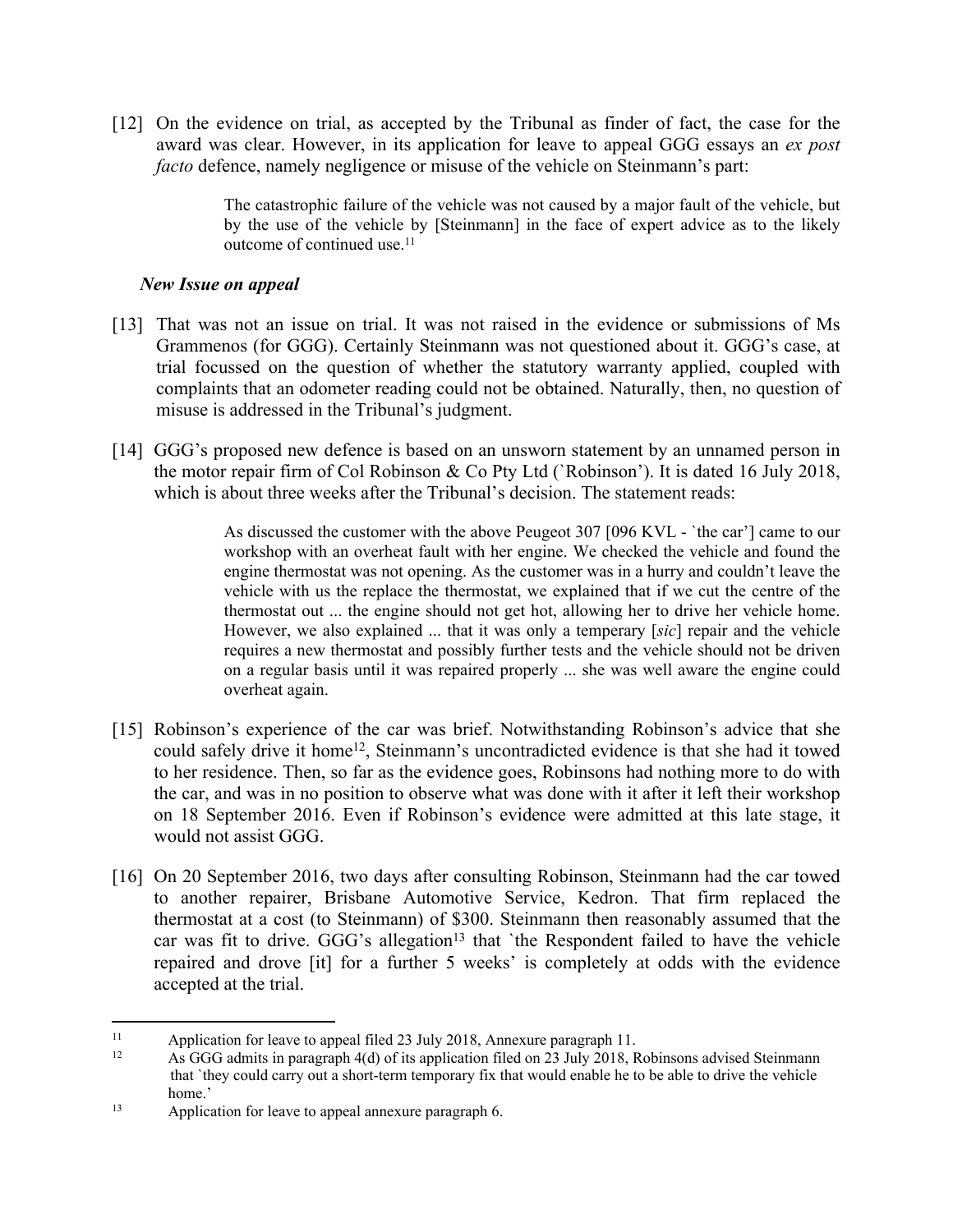[17] Another seriously misleading allegation is that 'no evidence was led by [Steinmann] that the vehicle was faulty during the statutory warranty period'.<sup>14</sup> The complete breakdown of the car occurred on 27 October 2016.<sup>15</sup> The car was purchased on 23 August 2016, and, as the Tribunal found, the statutory warranty ran until 23 November 2016.<sup>16</sup> The adjudicator, as judge of fact, has found that the statutory warranty applied. Findings of fact will not normally be disturbed if they have rational support in the evidence, even if another reasonable view is available.<sup>17</sup> A decision cannot properly be called erroneous, simply because one conclusion has been preferred to another possible view.<sup>18</sup> GGG adduced no evidence to the contrary. Indeed, early in the hearing, Ms Grammenos (for GGG) agreed that the statutory warranty applied.<sup>19</sup> And in any event there remained the `guarantee' provided by the ACL.

# *More fundamental considerations*

- [18] The inadequacy of Robinson's evidence, as a basis for a plea of misuse, has already been considered. However, there are more fundamental objections to the late introduction of that defence.
- [19] The suggested fresh evidence of Robinson, even if given in proper form, would only be admissible if it were shown that it could not, by due diligence, be found and presented at the time of the trial.20 That strict principle of the common law is reproduced in the prehearing directions of the appeal Tribunal.<sup>21</sup> The onus of proving that the due diligence test is satisfied falls upon GGG.
- [20] GGG has not discharged that onus. It has not shown that at the time of the trial it was unaware of Robinson's evidence, such as it is. Alternatively, if GGG was not aware, it has not shown, on the balance of probabilities, that it could not, with due diligence, have discovered it before the trial. GGG had about 20 months to do so. If GGG's contacts in the local motor trade could not identify Robinson as Steinmann's first port of call, GGG had only to ask Steinmann the identity of her repairer of first resort. There is no evidence that she refused to disclose that information, let alone concealed it.
- [21] A second fundamental objection is that the proposed new defence seeks to raise, on appeal, an entirely new issue of fact – one not raised at the trial. The general rule against such an attempt is another a strict rule of law:

<sup>&</sup>lt;sup>14</sup> Application for leave to appeal annexure paragraph 2.<br>  $\frac{15}{2}$  T page 4 line 27

 $\frac{15}{16}$  T page 4 line 27.

 $\frac{16}{17}$  T page 21 line5.

<sup>17</sup> *Fox v Percy* (2003) 214 CLR 118 at 125-126.

<sup>18</sup> *Minister for Immigration and Citizenship v SZMDS & Another* (2010) 240 CLR 611 at [131]; *In Re W (an infant)* [1971] AC 682 at 700; *Secretary of State for Education and Science v Tameside Metropolitan Borough Council* [1977] AC 1014 at 1025.

<sup>19</sup> T page 2 lines 43-46.

<sup>20</sup> *Hawkins v Pender Bros Pty Ltd* [1990] 1 Qd R 135; *Orr v Holmes* (1948) 76 CLR 632 at 640-641; *Malouf v Malouf* (2006) 64 NSWLR 449.

<sup>&</sup>lt;sup>21</sup> Appeal Tribunal Directions 13 August 2018 paragraph 4: If either party seeks leave to rely upon ... fresh evidence they shall file in the Tribunal ... an application to rely on fresh evidence. ... The application shall include submissions about why the fresh evidence was not available at the Tribunal below ...'